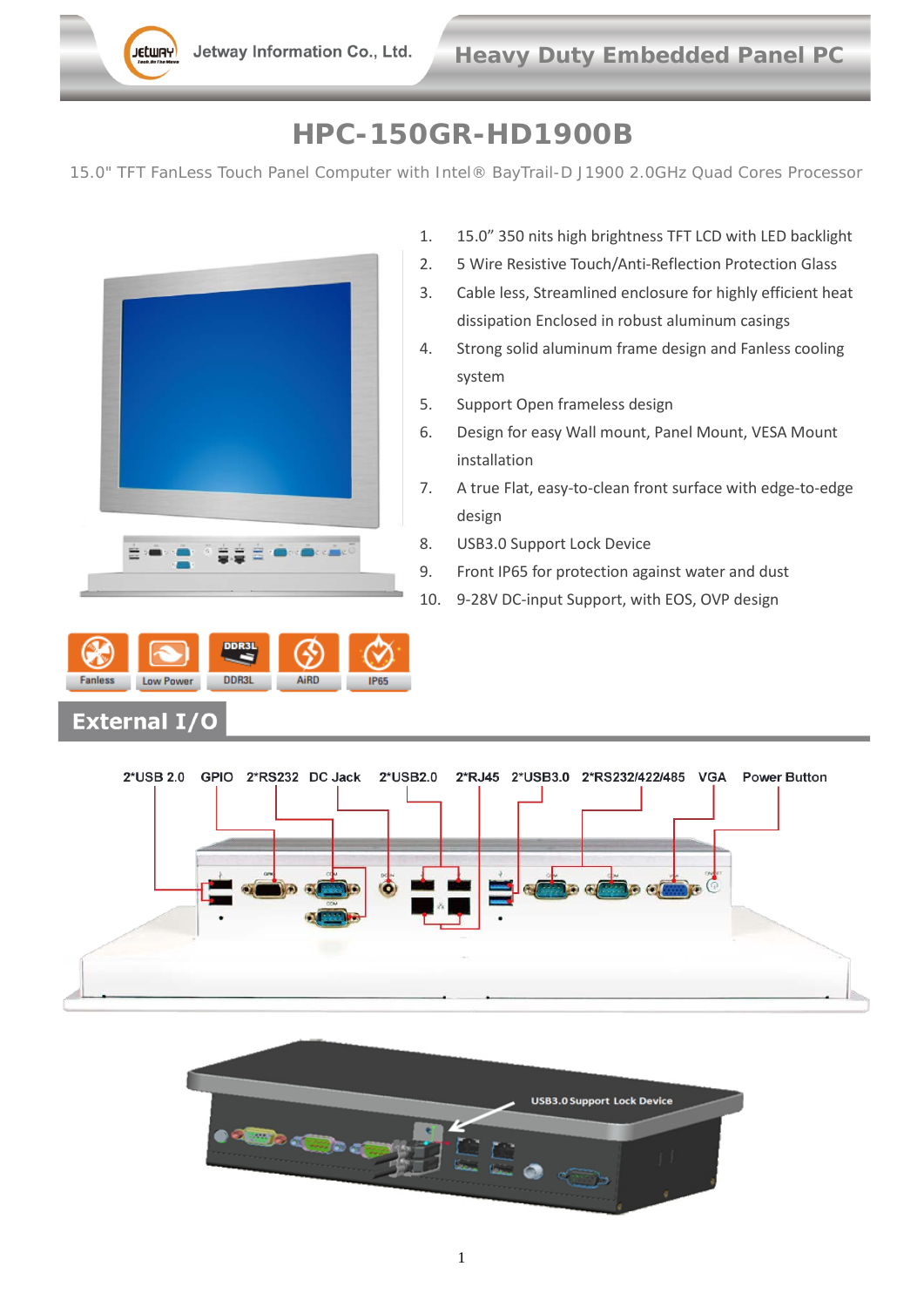## **Specifications**

| <b>Display</b>                  |                                                     |
|---------------------------------|-----------------------------------------------------|
| <b>Front Bezel</b>              | - IP65, NEMA 4 rugged protection, metal front bezel |
| Display Type                    | - 15.0" With LED Backlight                          |
| Brightness (cd/m <sup>2</sup> ) | - 350 nits                                          |
| <b>Display Color</b>            | $-262K$                                             |
| Resolution                      | -1024 x 768 @ 60Hz                                  |
| Viewing Angle (H/V)             | $-170^{\circ}/160^{\circ}$                          |
| <b>Pixel Pitch</b>              | $-0.297 \times 0.297$ mm                            |
| <b>Aspect Ratio</b>             | $-4:3$                                              |
| <b>Contrast Ratio</b>           | $-700:1$                                            |
| <b>Response Time</b>            | $-5.7$ ms                                           |
| <b>Touch screen</b>             |                                                     |
| <b>Type</b>                     | - 5 wires analog resistive type                     |
| <b>Active Range</b>             | 304.10 x 228.10mm ±0.2mm                            |
| Transparency                    | $-80 \pm 3\%$                                       |
| <b>Operating Force</b>          | $\mathsf{I} \leq 80 \mathsf{g}$                     |
| Surface Hardness                | $- \geq 3$ H (ASTM D3363, pressure 750g/45°)        |
| Knock test                      | - 10,000,000 times keystrokes                       |
| <b>CASE</b>                     |                                                     |
| Panel Material                  | - Aluminum                                          |
| <b>Case Material</b>            | - Iron                                              |
| Color                           | Silver + white                                      |
| Coating Requirement             | - Spray Paint                                       |
| <b>Main System</b>              |                                                     |
| <b>CPU</b>                      | - Intel® Bay Trail-D J1900 2.0GHz/QC                |
| <b>RAM</b>                      | - 4G 1333MHz DDR3L SAMSUNG DRAM                     |
| <b>BIOS</b>                     | - 64MB SPI Flash ROM                                |
| Storage                         | - 1* 2.5" SATA HDD                                  |
|                                 | - 1* M.2 connector (2242/2260/2280)                 |
| <b>Watchdog Timer</b>           | - 256 levels, 0~255 sec.                            |
| <b>OS Support</b>               | - Windows 7 / 8.1 / 10 / Linux(Option)              |
| I/O Connector                   |                                                     |
|                                 | $-2*$ USB3.0                                        |
| I/O Ports and Switches          | $-4*$ USB2.0                                        |
|                                 | 2* RS232/422/485                                    |
|                                 | $2*$ RS232                                          |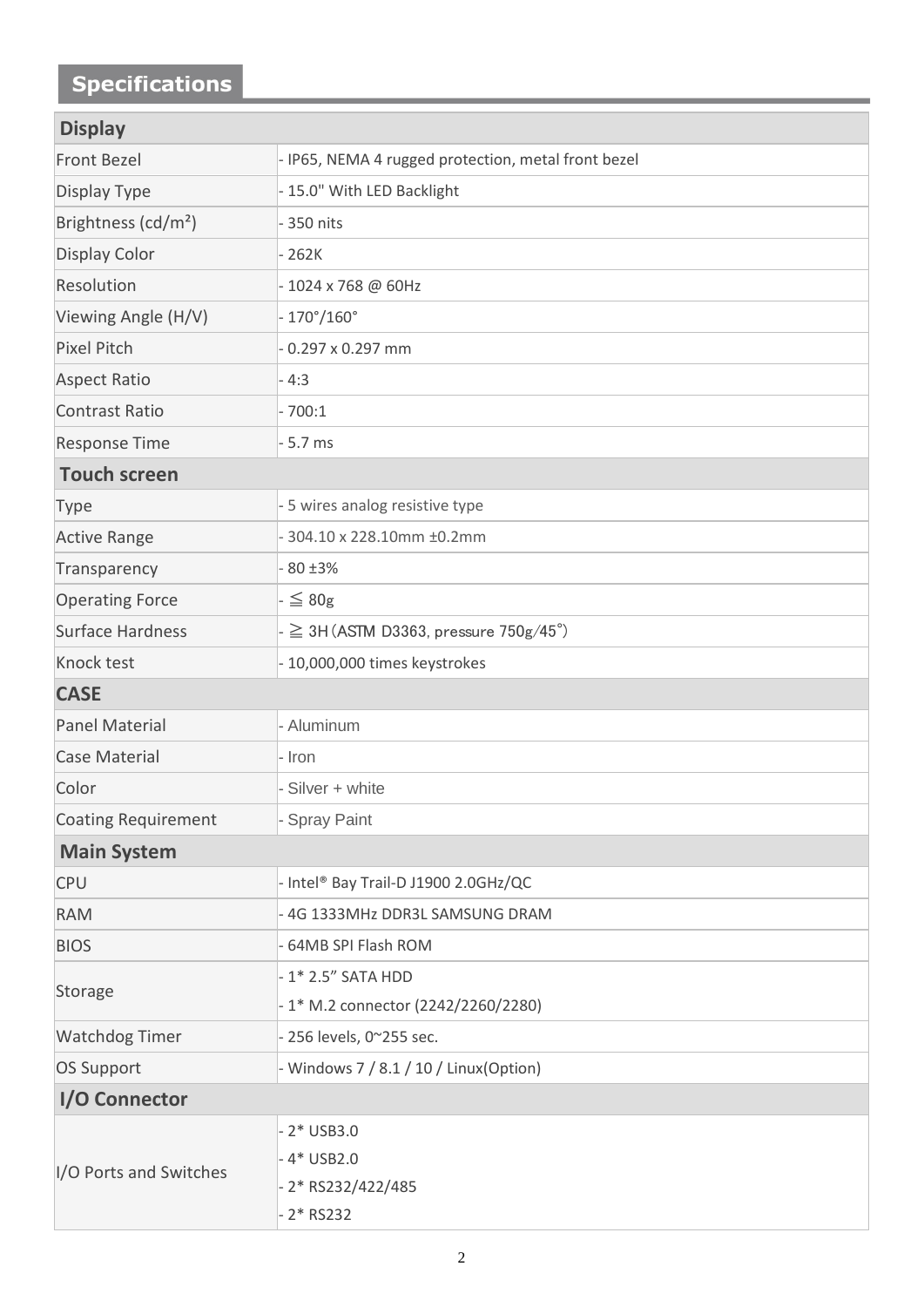|                            | $-1$ * CRT                                                                                   |
|----------------------------|----------------------------------------------------------------------------------------------|
|                            | - 1* 8bit GPIO                                                                               |
|                            | - 2* LAN (Intel® I211AT Gigabit LAN)                                                         |
|                            | -1* Locking Jack 9~28V DC input                                                              |
|                            | - 1* Power button                                                                            |
| <b>Expansion Interface</b> |                                                                                              |
| Expansion                  | - 1 * PCI-E mini card for WIFI or 3G/4G                                                      |
|                            | -1 * SIM card holder for 3G/4G                                                               |
| <b>Power</b>               |                                                                                              |
| Power Input                | - AC version: 100~240V AC-DC 60W power adapter or                                            |
|                            | - DC version: 9-28VDC with over current protection fuse                                      |
| <b>Power Consumption</b>   | $-35W$                                                                                       |
| <b>Dimensions</b>          |                                                                                              |
| <b>Case Dimensions</b>     | $-366.0*290.0*74.0mm$                                                                        |
|                            | - Net Weight: KG                                                                             |
| <b>Packing Dimensions</b>  | - Gross Weight: KG                                                                           |
|                            | - Color Box dimension: (W) * (D) * (H) mm                                                    |
| <b>Certifications</b>      |                                                                                              |
| Certifications             | - CE, FCC, IP65(Front)                                                                       |
| <b>Environment</b>         |                                                                                              |
|                            | - Operating: $-0^{\circ}$ C $\sim$ 60 $^{\circ}$ C (with W.T. DRAM/HDD in airflow condition) |
| Temperature                | - Operating: -0°C ~ 60°C (with W.T. DRAM/HDD)                                                |
|                            | - Storage: -20°C ~ 85°C                                                                      |
| Shock                      | - Operating: 15G, 11ms duration                                                              |
| Vibration                  | - Operating: 5~500Hz/1 Grms                                                                  |
| <b>Warranty</b>            |                                                                                              |
| Warranty                   | - 2 Years Limited Warranty (Panel is only Warranty 1Year)                                    |
|                            |                                                                                              |

\*Specifications subject to change without notice, not responsible for typographical errors. Does not include HDD or OS.

## **Mechanical Drawings (Unit = mm)**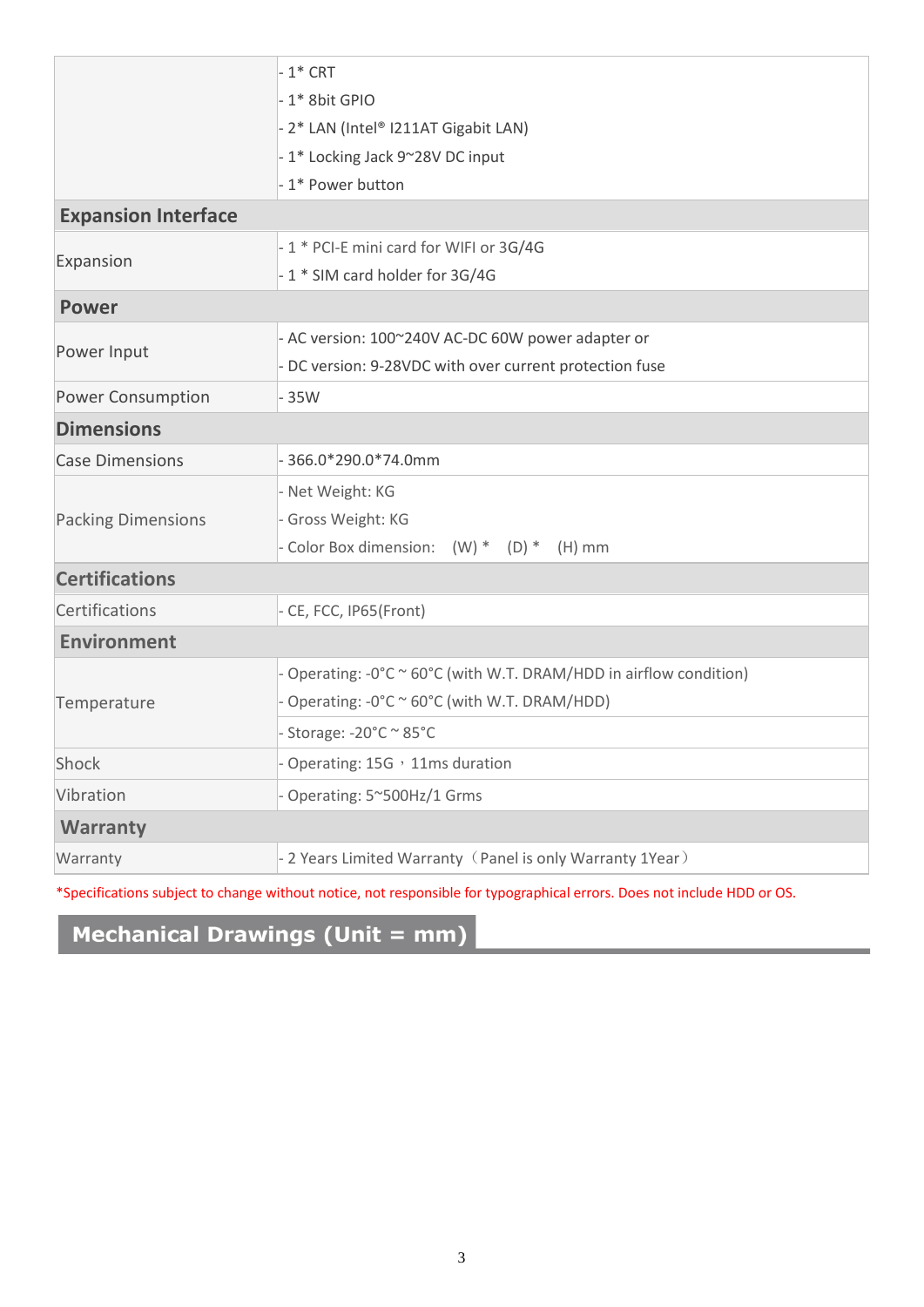



## **Optional Accessories**

| <b>Part Number</b> | <b>Description</b>              |
|--------------------|---------------------------------|
|                    | HPC-150GR-HD1900B               |
|                    | HPC-150GR-HD1900B User's Manual |